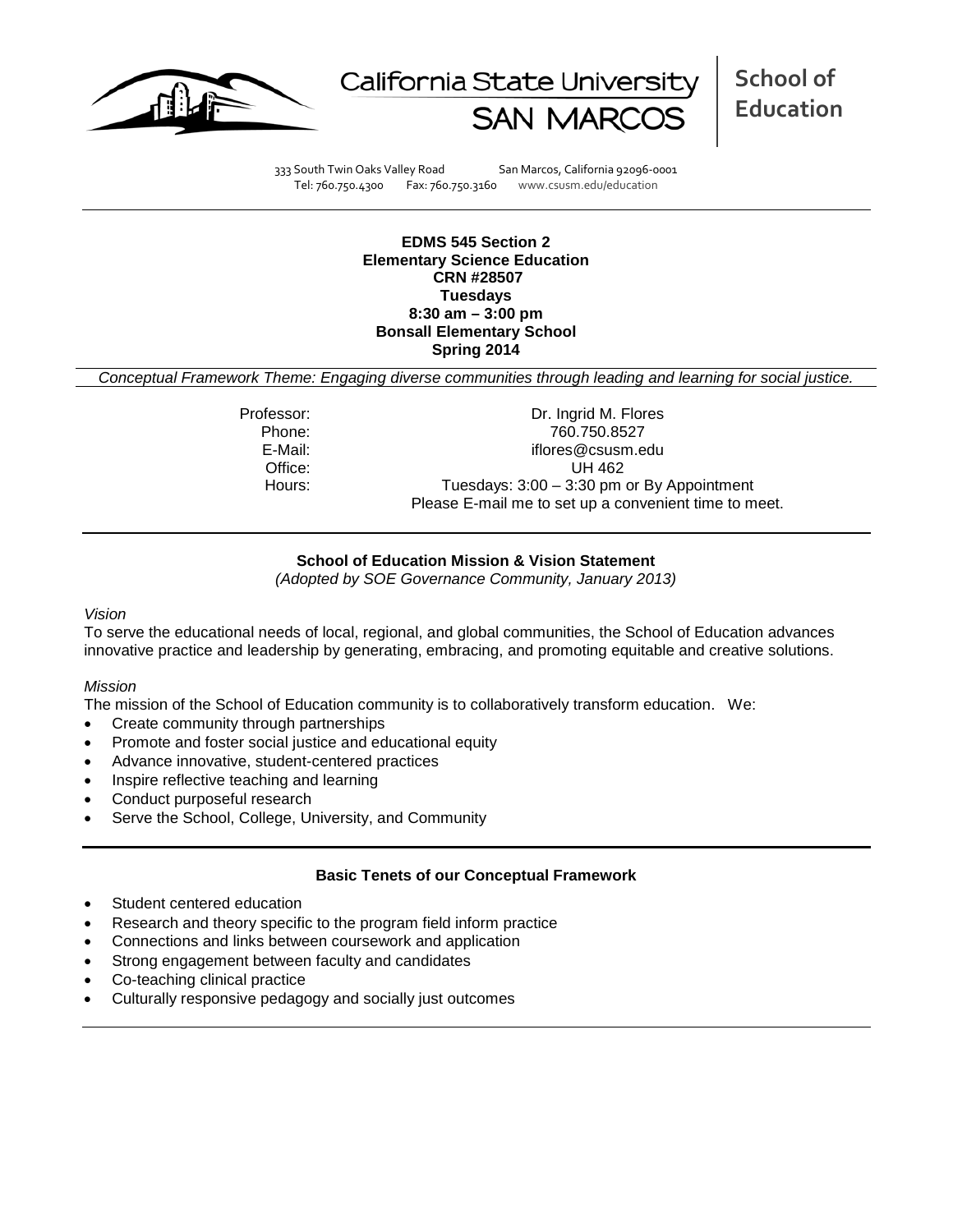# **Table of Contents**

# **COURSE DESCRIPTION**

<span id="page-1-0"></span>Focuses on developing an understanding of theory, methodology, and assessment of second language acquisition in integrated and inclusive elementary classrooms. *Requires participation in the public schools.*

Flores: This course focuses on developing an understanding of theory, methodology, and assessment of science in integrated and inclusive elementary classrooms. This course is aligned with California's SB 2042 Standards and is designed to provide a comprehensive overview of the objectives, skills, concepts, experiments, materials, and methods necessary to teach science to elementary school children. A series of individual and team activities will provide you with first-hand experiences in these areas. This course focuses on instructional methods, techniques, materials, lesson planning, curriculum development, organization and assessment in science. The integration of curricular areas is addressed. Methods of cross-cultural language and academic development will be integrated into the course.

### <span id="page-1-1"></span>**Course Prerequisites**

<span id="page-1-2"></span>Admission to the Multiple Subject Credential Program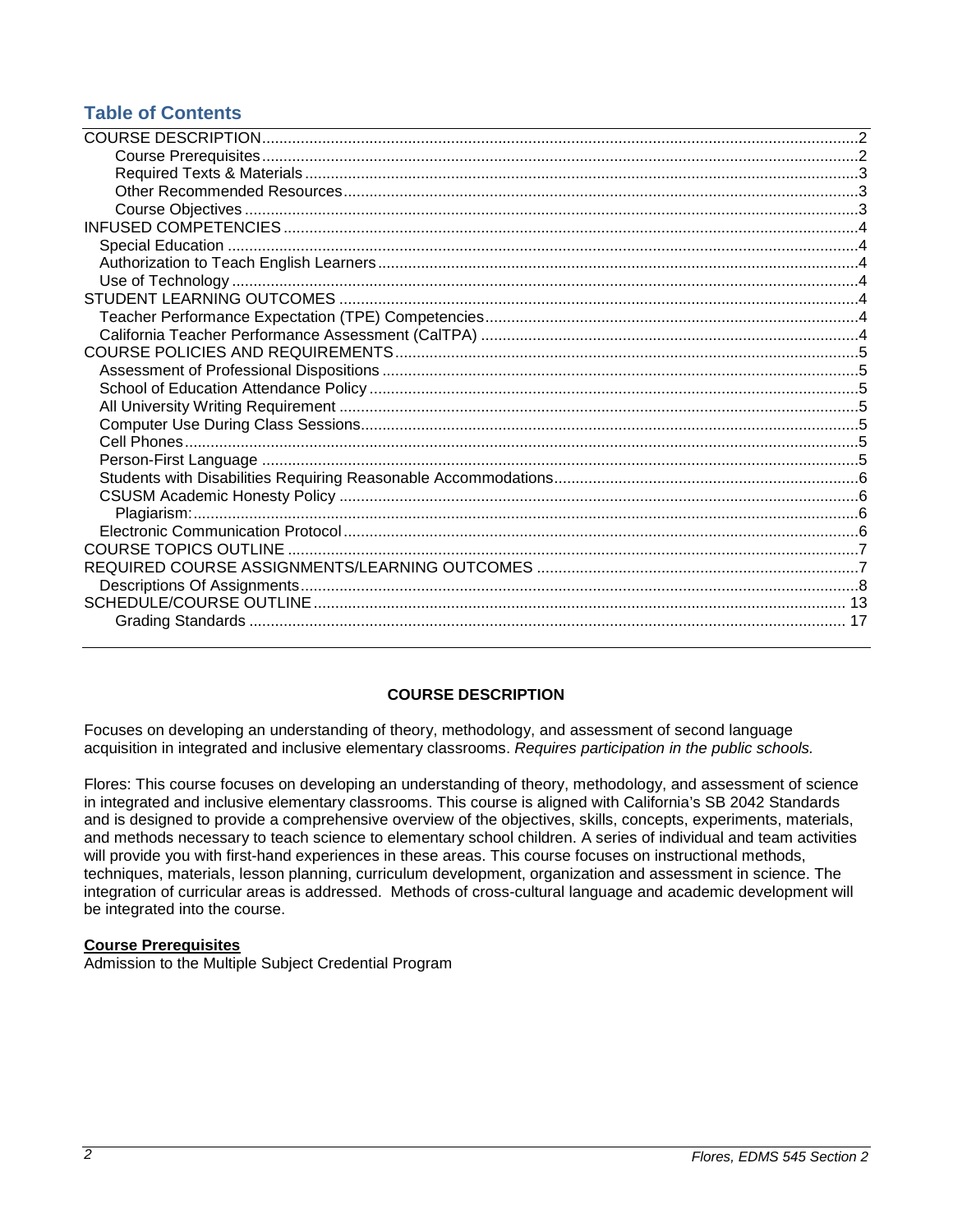### **Required Texts & Materials**

- Friedl, A.E. & Koontz, T.Y. (2005). *Teaching Science to Children: An Inquiry Approach, 6th Ed.* NY: McGraw-Hill. ISBN: 0-07-256395-8
- *Science Framework for California Public Schools K-12*. (2003). Sacramento: California Dept. of Education. Available from<http://www.cde.ca.gov/ci/sc/cf/documents/scienceframework.pdf>
- Science Content Standards for CA Public Schools: Available from: <http://www.cde.ca.gov/be/st/ss/documents/sciencestnd.pdf>
- *A Framework for K-12 Science Education: Practices, Cross-Cutting Concepts, and Core Ideas*. Available from: <http://www.nextgenscience.org/framework-k%E2%80%9312-science-education>
- *Next Generation Science Standards* (Achieve, 2013). Available from:<http://www.nextgenscience.org/>
- *Next Generation Science Standards for California Public Schools, K-12* <http://www.cde.ca.gov/pd/ca/sc/ngssstandards.asp>
- *Health Education Content Standards for California Public Schools K-12.* (2008).Sacramento: California Dept. of Education. Available from: <http://www.cde.ca.gov/be/st/ss/documents/healthstandmar08.pdf>

### Other handouts and resources will be distributed in class and through the Moodle course site

### <span id="page-2-0"></span>**Other Recommended Resources**

Great Explorations in Math & Science (G.E.M.S.) Lawrence Hall of Science.<http://www.lhs.berkeley.edu/GEMS/>

Activities Integrating Math and Science. Aims Education Foundation. <http://www.aimsedu.org/>

#### <span id="page-2-1"></span>**Course Objectives**

By the end of this course, students should be able to:

- 1. Demonstrate proficiency with inquiry skills of observing, measuring, inferring, classifying, predicting, verifying predictions, hypothesizing, isolating variables, interpreting data, and experimenting.
- 2. Identify exemplary materials (technology and technology resources, curriculum, science programs, textbooks, equipment, ancillary materials) appropriate for K-8 school children.
- 3. Demonstrate knowledge and understanding of the California Science Framework, the California Science Content Standards, and the *Next Generation Science Standards*.
- 4. Demonstrate an understanding of the physical, Earth and life science concepts included in the K-8 California Science Content Standards and how to design lessons to teach the concepts.
- 5. Demonstrate an understanding of the Health Education Standards for California Public Schools and their connection/application to science content standards.
- 6. Plan, teach, and videotape a lesson focusing on a discrepant event in science.
- 7. Apply the Learning Cycle model of instruction as it relates to teaching science in a contemporary manner.
- 8. Identify simulation tools and demonstrate the use of technology to enhance elementary science teaching and learning.
- 9. Demonstrate confidence in leading and performing investigations designed to teach science concepts, science process skills, and scientific attitudes.
- 10. Use authentic methods of assessment to evaluate learning of science concepts and processes.
- 11. Practice strategies to include all students in science (linguistically and culturally diverse, students with disabilities and other students with special needs).
- <span id="page-2-2"></span>12. Use reflection as a tool to increase conceptual understanding of science concepts and the ability to improve teaching.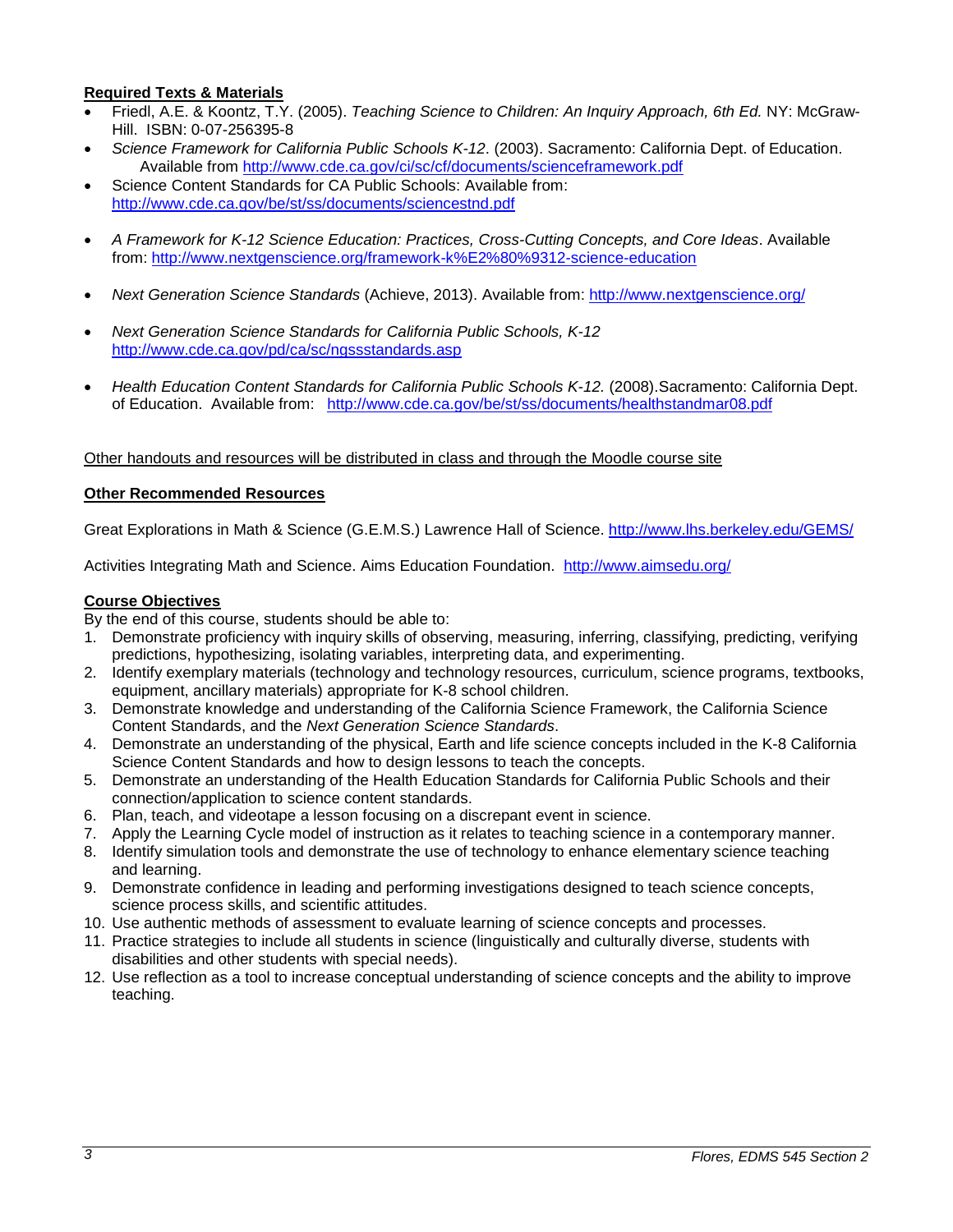### **INFUSED COMPETENCIES**

### **Special Education**

<span id="page-3-0"></span>Consistent with the intent to offer a seamless teaching credential in the College of Education, this course will demonstrate the collaborative infusion of special education competencies that reflect inclusive educational practices.

### **Authorization to Teach English Learners**

<span id="page-3-1"></span>This credential program has been specifically designed to prepare teachers for the diversity of languages often encountered in California public school classrooms. The authorization to teach English learners is met through the infusion of content and experiences within the credential program, as well as additional coursework. Candidates successfully completing this program receive a credential with authorization to teach English learners. *(Approved by CCTC in SB 2042 Program Standards, August 02)*

### **Use of Technology**

<span id="page-3-2"></span>This course infuses technology competencies to prepare candidates to emphasize their use in both teaching practice and student learning. Students are expected to demonstrate competency in the use of various forms of technology (i.e. word processing, electronic mail, Moodle, use of the Internet, and/or multimedia presentations). Specific requirements for course assignments with regard to technology are at the discretion of the instructor. Most assignments will be submitted in hard copy to the instructor, and some specific assignments will also be submitted/posted electronically on Moodle. Keep a digital copy of all assignments for use in your teaching portfolio. You must use your campus e-mail account for this class. The best way to contact me is by e-mail.

# **STUDENT LEARNING OUTCOMES**

### **Teacher Performance Expectation (TPE) Competencies**

<span id="page-3-4"></span><span id="page-3-3"></span>The course objectives, assignments, and assessments have been aligned with the CTC standards for the Multiple Subject Credential. This course is designed to help teachers seeking a California teaching credential to develop the skills, knowledge, and attitudes necessary to assist schools and districts in implementing effective programs for all students. The successful candidate will be able to merge theory and practice in order to realize a comprehensive and extensive educational program for all students. You will required to formally address the following TPEs in this course:

# **TPE Primary Emphases in EDMS 545**:

- TPE 1a-Subject Specific Pedagogical Skills for MS Teaching Assignments (Science)
- TPE 5-Student Engagement

# **TPE Secondary Emphases in EDMS 545**:

- TPE 4-Making Content Accessible TPE 7-Teaching English Learners
	-
- TPE 9-Instructional Planning TPE 14-Educational Technology in Teaching and Learning
	-

# **California Teacher Performance Assessment (CalTPA)**

<span id="page-3-5"></span>Beginning July 1, 2008 all California credential candidates must successfully complete a state-approved system of teacher performance assessment (TPA), to be embedded in the credential program of preparation. At CSUSM this assessment system is called the CalTPA or the TPA for short.

To assist your successful completion of the TPA, a series of informational seminars are offered over the course of the program. TPA related questions and logistical concerns are to be addressed during the seminars. Your attendance to TPA seminars will greatly contribute to your success on the assessment.

Additionally, SoE classes use common pedagogical language, lesson plans (lesson designs), and unit plans (unit designs) in order to support and ensure your success on the TPA and more importantly in your credential program.

<span id="page-3-6"></span>The CalTPA Candidate Handbook, TPA seminar schedule, and other TPA support materials can be found on the SoE website: <http://www.csusm.edu/education/CalTPA/ProgramMaterialsTPA.html>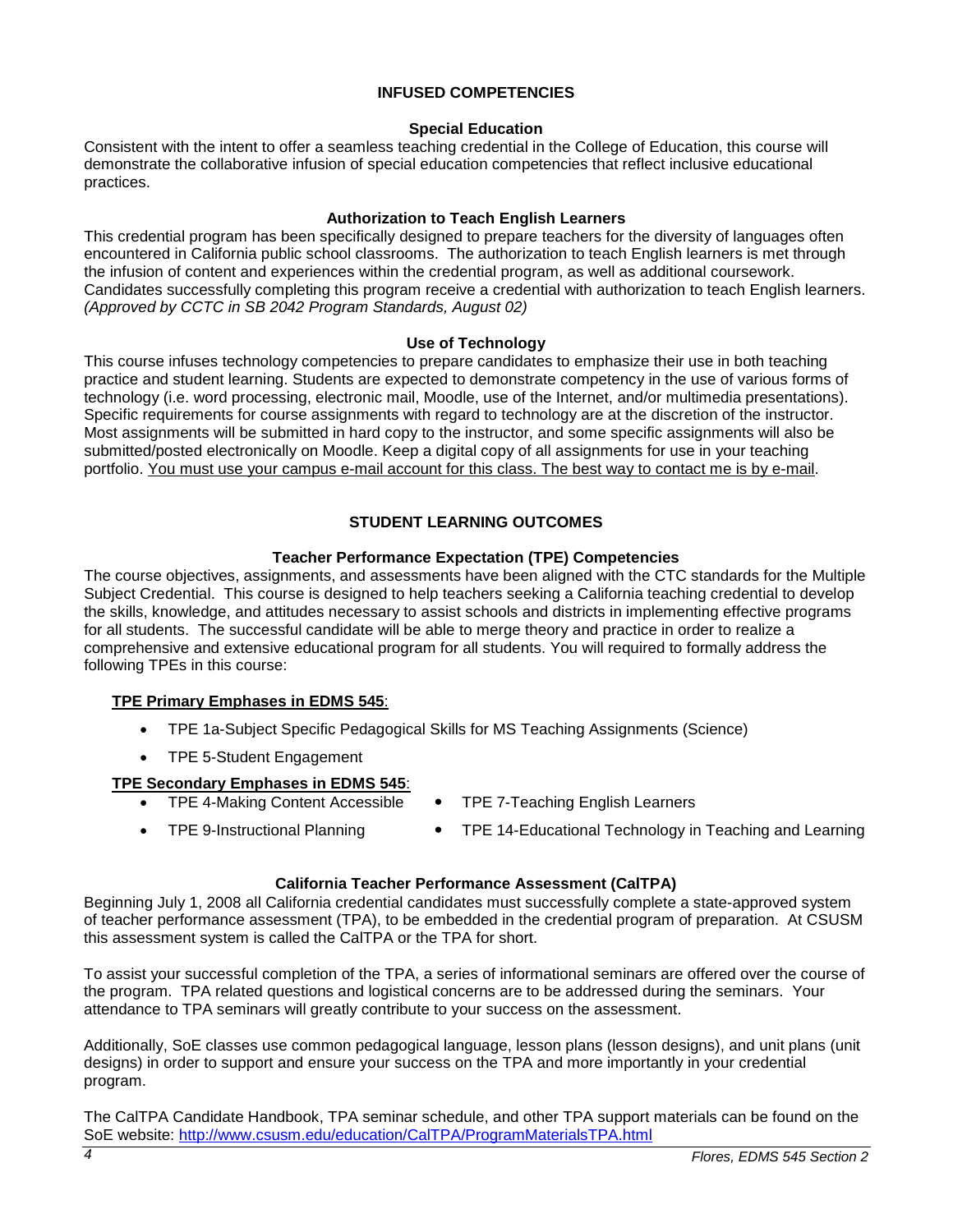### **COURSE POLICIES AND REQUIREMENTS**

### **Assessment of Professional Dispositions**

<span id="page-4-0"></span>Assessing a candidate's dispositions within a professional preparation program is recognition that teaching and working with learners of all ages requires not only specific content knowledge and pedagogical skills, but positive attitudes about multiple dimensions of the profession. The School of Education has identified six dispositions – social justice and equity, collaboration, critical thinking, professional ethics, reflective teaching and learning, and life-long learning—and developed an assessment rubric. For each dispositional element, there are three levels of performance - *unacceptable*, *initial target*, and *advanced target*. The description and rubric for the three levels of performance offer measurable behaviors and examples.

The assessment is designed to provide candidates with ongoing feedback for their growth in professional dispositions and includes a self-assessment by the candidate. The dispositions and rubric are presented, explained and assessed in one or more designated courses in each program as well as in clinical practice. Based upon assessment feedback candidates will compose a reflection that becomes part of the candidate's Teaching Performance Expectation portfolio. Candidates are expected to meet the level of *initial target* during the program.

### **School of Education Attendance Policy**

<span id="page-4-1"></span>Due to the dynamic and interactive nature of courses in the School of Education, all candidates are expected to attend all classes and participate actively. At a minimum, candidates must attend more than 80% of class time, or s/he may not receive a passing grade for the course at the discretion of the instructor. Individual instructors may adopt more stringent attendance requirements. Should the candidate have extenuating circumstances, s/he should contact the instructor as soon as possible. *(Adopted by the COE Governance Community, December, 1997).*

For this class, **if you are absent 1 class session, your highest possible grade is a "B". If you are absent 2 class sessions, your highest possible grade is a "C+". Late arrivals and early departures** will lower your course grade. For every two times that you are late and/or leave early, your course grade will be lowered by one letter grade. If you have an emergency, or very extenuating circumstances, please see the instructor to make arrangements accordingly. Absences do not change assignment due dates. If you find that you cannot attend class due to an emergency or very extenuating circumstances, please email any due assignments by the start of the class session it is due. NOTE: With few exceptions, late assignments will not be accepted.

# **All University Writing Requirement**

<span id="page-4-2"></span>In keeping with the All-University Writing Requirement, all courses must have a writing component of at least 2,500 words (approximately 10 pages), which will be administered in a variety of ways in this course including lesson plans, assessment assignments, course text reading responses and concept maps, reflections on authentic teaching experiences with elementary children, and forum discussions.

### **Computer Use During Class Sessions**

<span id="page-4-3"></span>You are welcome to use a laptop computer in class (in fact, it is highly encouraged to bring your laptop to class for various activities and for researching) when working on class assignments, for example. However, you will need to save checking email or other personal computer use for time outside of class. Most students find it disruptive when they are focusing on class activities or listening to presentations and can hear keyboarding in the classroom. Please be considerate of your instructor and peers in this regard. It is greatly appreciated by all!

### **Cell Phones**

<span id="page-4-4"></span>Please turn off your cell phone before the start of each class. In addition, there will be no texting during class. It is unprofessional for teachers to use their cell phone during meetings with peers or during professional development activities (our class is considered professional development!). Your consideration will be appreciated by peers.

### **Person-First Language**

<span id="page-4-6"></span><span id="page-4-5"></span>Use "person-first" language in all written and oral assignments and discussions (e.g., "student with autism" rather than "autistic student"). Disabilities are not persons and they do not define persons, so do not replace personnouns with disability-nouns. Further, emphasize the person, not the disability, by putting the person-noun first.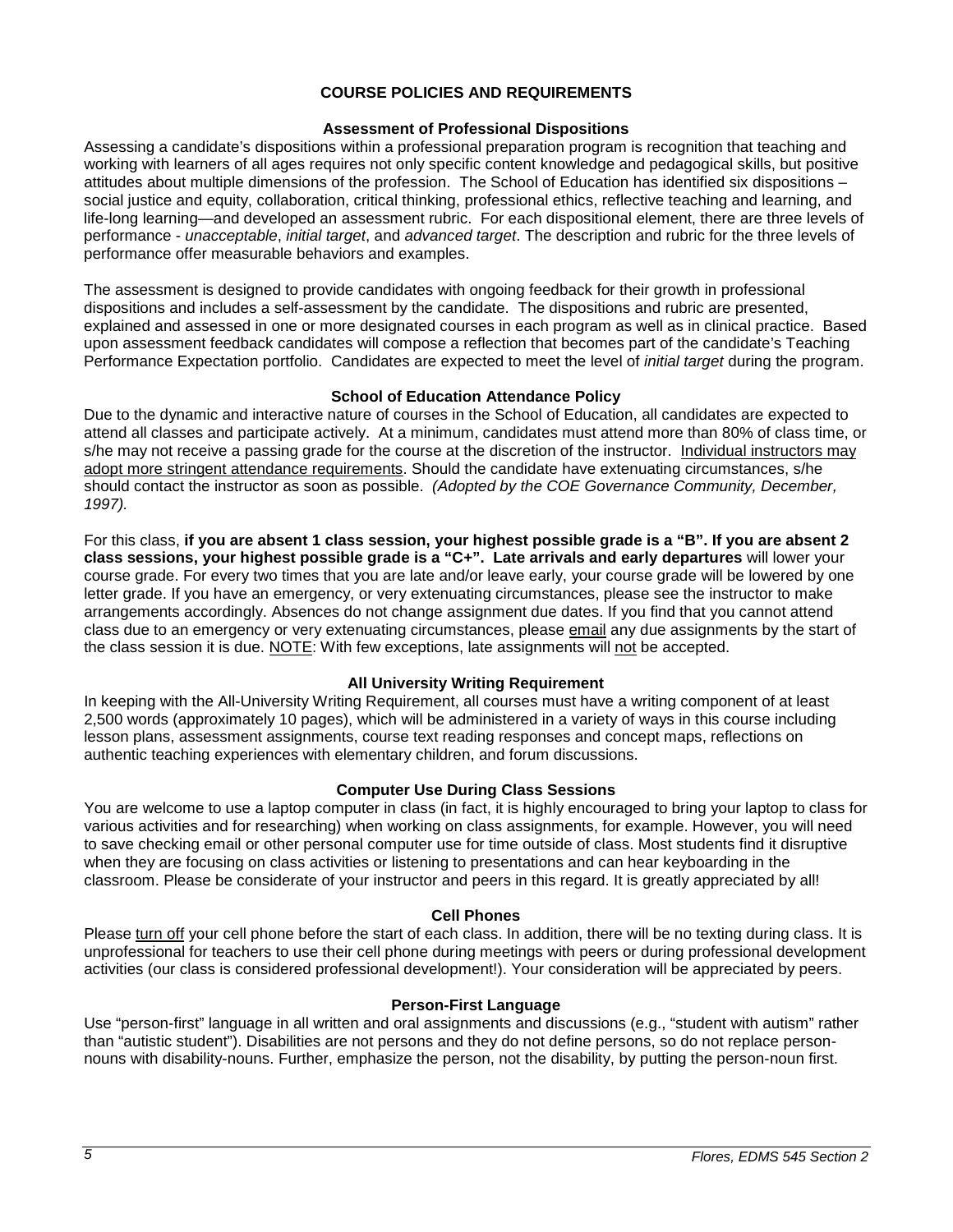### **Students with Disabilities Requiring Reasonable Accommodations**

Candidates with disabilities who require reasonable accommodations must be approved for services by providing appropriate and recent documentation to the Office of Disable Student Services (DSS). This office is located in Craven Hall 4300, and can be contacted by phone at (760) 750-4905, or TTY (760) 750-4909. Candidates authorized by DSS to receive reasonable accommodations should meet with their instructor during office hours or, in order to ensure confidentiality, in a more private setting.

### **CSUSM Academic Honesty Policy**

<span id="page-5-0"></span>"Students will be expected to adhere to standards of academic honesty and integrity, as outlined in the Student Academic Honesty Policy. All written work and oral presentation assignments must be original work. All ideas/materials that are borrowed from other sources must have appropriate references to the original sources. Any quoted material should give credit to the source and be punctuated with quotation marks.

Students are responsible for honest completion of their work including examinations. There will be no tolerance for infractions. If you believe there has been an infraction by someone in the class, please bring it to the instructor's attention. The instructor reserves the right to discipline any student for academic dishonesty in accordance with the general rules and regulations of the university. Disciplinary action may include the lowering of grades and/or the assignment of a failing grade for an exam, assignment, or the class as a whole."

Incidents of Academic Dishonesty will be reported to the Dean of Students. Sanctions at the University level may include suspension or expulsion from the University.

### <span id="page-5-1"></span>**Plagiarism:**

As an educator, it is expected that each candidate will do his/her own work, and contribute equally to group projects and processes. Plagiarism or cheating is unacceptable under any circumstances. If you are in doubt about whether your work is paraphrased or plagiarized see the Plagiarism Prevention for Students website [http://library.csusm.edu/plagiarism/index.html.](http://library.csusm.edu/plagiarism/index.html) If there are questions about academic honesty, please consult the University catalog.

### **Electronic Communication Protocol**

<span id="page-5-2"></span>Electronic correspondence is a part of your professional interactions. If you need to contact the instructor, e-mail is often the easiest way to do so. It is my intention to respond to all received e-mails in a timely manner. Please be reminded that e-mail and on-line discussions are a very specific form of communication, with their own nuances and etiquette. For instance, electronic messages sent in all upper case (or lower case) letters, major typos, or slang, often communicate more than the sender originally intended. With that said, please be mindful of all e-mail and on-line discussion messages you send to your colleagues, to faculty members in the School of Education, or to persons within the greater educational community. All electronic messages should be crafted with professionalism and care.

Things to consider:

- Would I say in person what this electronic message specifically says?
- How could this message be misconstrued?
- Does this message represent my highest self?
- Am I sending this electronic message to avoid a face-to-face conversation?

<span id="page-5-3"></span>In addition, if there is ever a concern with an electronic message sent to you, please talk with the author in person in order to correct any confusion.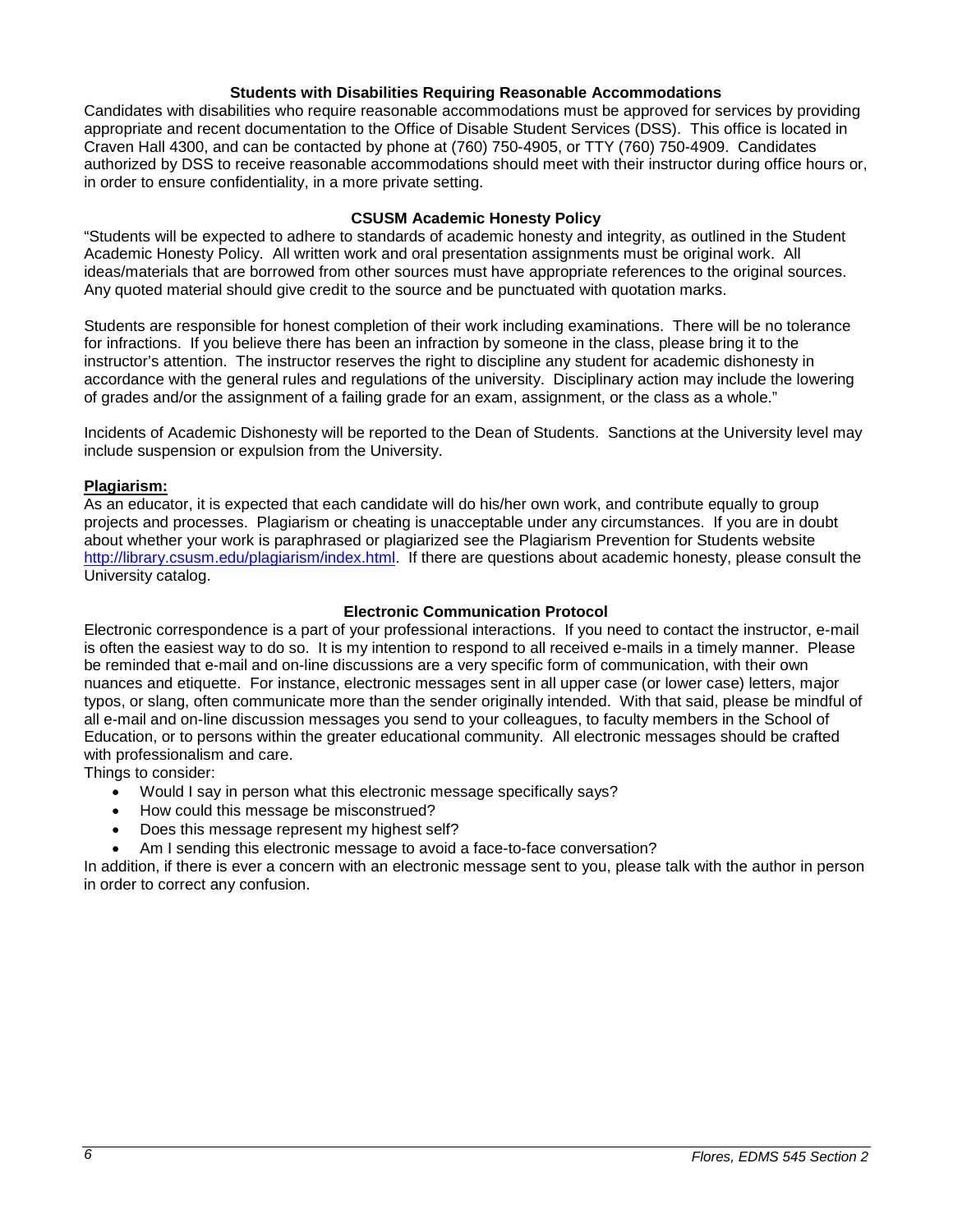# **COURSE TOPICS OUTLINE**

- The Nature of Science
- Discrepant Events in Science Teaching
- The Learning Cycle Model of Teaching
- Learning Cycle Science Lesson Demonstrations
- Writing Objectives for Student Learning
- Developing Essential Questions for Teaching Science
- Writing Science Concept Definitions
- CA Science Content Standards Grades K-8
- California Science Framework
- The *Next Generation Science Standards*
- SDAIE Strategies in Science: Teaching Science to English Learners
- Inclusion and Teaching Science to Students with Special Needs
- Differentiating Instruction and Assessment in Science
- Authentic Assessments in Science
- Infusing Writing Activities in Science Lessons
- Science Curriculum Kits and State Approved Texts
- Science Process Skills and Scientific Attitudes
- Current Issues in Science Education
- Infusing Technology Tools into Science Planning and Teaching
- Science Projects, Student Research, Science Fairs
- Safety in the Science Class
- Concept Mapping
- Benchmarks and the National Science Education Standards

# **REQUIRED COURSE ASSIGNMENTS/LEARNING OUTCOMES**

<span id="page-6-0"></span>The following assignments contribute to the final, overall course grade. A weighted percentage (percentage scale) is given for each assignment. Each written assignment is expected to have a clear organizational presentation and be free of grammar, punctuation and spelling errors. There will be a reduction in points for the above mentioned errors. Late assignments are not accepted. Prepare carefully for class, and be ready to discuss readings and assignments thoughtfully. Note Grading Standards and the Description of Exemplary Students on pages 15-16 of this syllabus.

|    | 1. Active Participation and Collaboration (all or nothing credit given)         | 5%         |
|----|---------------------------------------------------------------------------------|------------|
| 2. | Book Club: Reading Responses and Concept Maps (Individual)                      | 15%        |
| 3. | California Science and Health Standards Tasks and Presentation – (Indiv & Grp)  | 10%        |
| 4. | Discrepant Event Lesson Plan, Presentation, Videotape – (In pairs)              | <b>20%</b> |
| 5. | Discrepant Event Reflection Journal - (Individual)                              | 10%        |
| 6. | Invention Convention Assignment (In pairs)                                      | 15%        |
| 7. | Differentiated Instruction and Assessments in Science Assignment – (Individual) | 15%        |
| 8. | Discrepant Events Teaching Sessions - (Individual)                              | 10%        |

<span id="page-6-1"></span>**NOTE***:* Each student is responsible for ensuring that assignments are submitted correctly and on time. Most assignments will be submitted in hard copy at the start of class (per course schedule), and some specific assignments will also be submitted electronically to Moodle as class resources. Keep a digital copy of all assignments for your credential program electronic portfolio.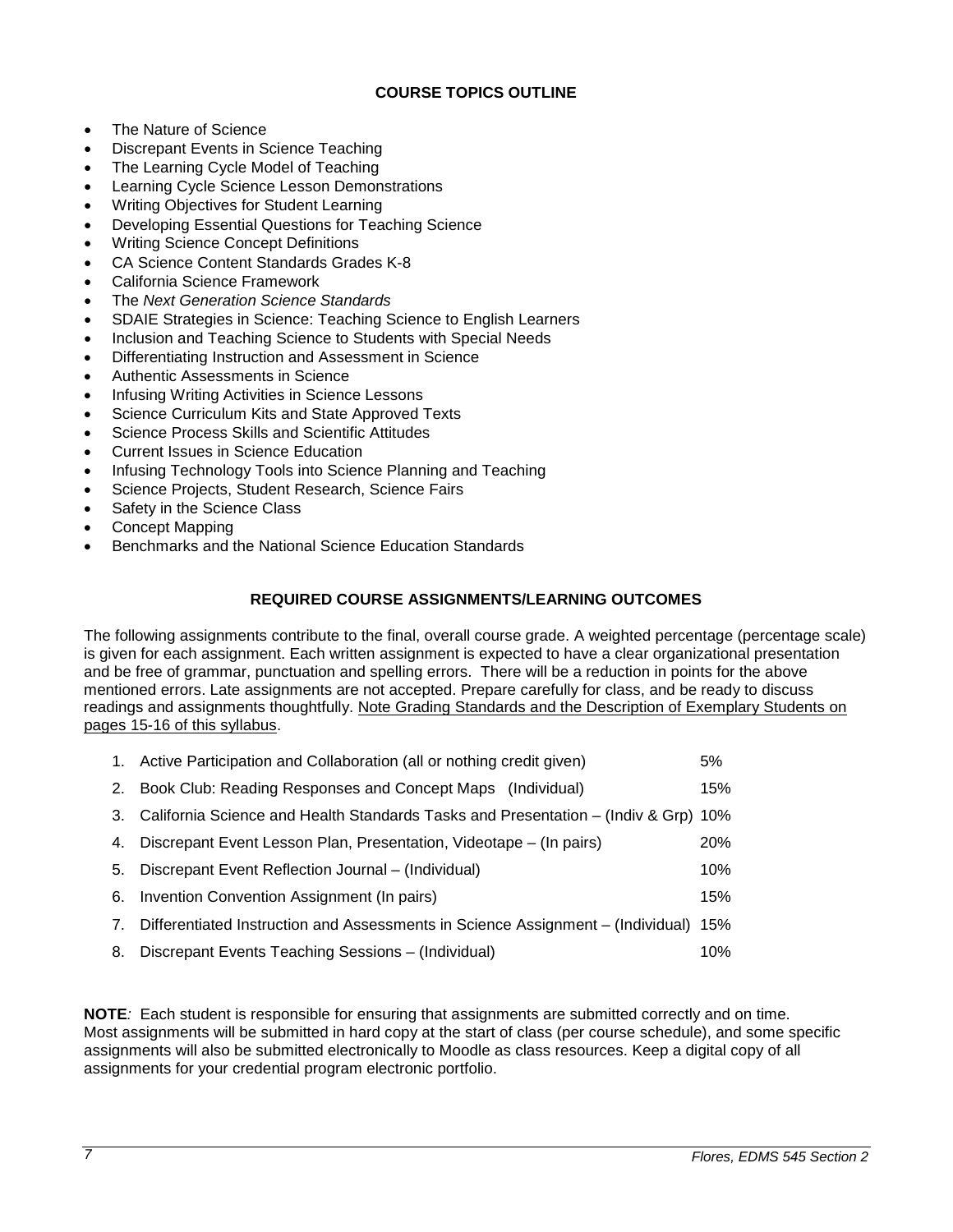# **Descriptions Of Assignments**

# **1. Active Participation and Collaboration - 5% (**all or nothing credit)

Teacher education is a professional preparation program and students will be expected to adhere to standards of dependability, professionalism, and academic honesty (refer to rubric attached to this syllabus). Grading will include a component of "professional demeanor." Students will conduct themselves in ways that are generally expected of those who are entering the education profession, including the following:

- On-time arrival to all class sessions and attendance for the entire class period
- Advance preparation of readings and timely submission of assignments
- A **POSITIVE** attitude at **ALL** times
- Active participation in all class discussions and activities
- Respectful interactions and courteous language with the instructor and other students in all settings
- Carefully considered, culturally aware approaches to solution-finding

**Class Discussions and Participation:** Students will engage in active learning each class session, and will be expected to actively participate. You may lose points for lack of participation based on the following criteria:

- Do you participate in class discussions productively, sharing your knowledge and understandings?
- Do you interact productively with your peers, taking on a variety of roles (leader, follower, etc.)?
- Do you contribute appropriately to group work—do you "do your share"?
- Are you able to accept others' opinions?
- Are you supportive of others' ideas?
- Do you support your peers during their presentations?
- Can you monitor and adjust your participation to allow for others' ideas as well as your own to be heard?

# **2. Book Club: Reading Responses and Concept Maps - 15%** (Individual)

You will be pre-assigned to a Book Club group in the first class session. Each week your pre-assigned group will decide which group member will read which of 3 text chapters: Each group member will:

i. Choose one chapter each week from the assigned readings and provide evidence of having read and understood the major content of the chosen chapter. You may choose to demonstrate your knowledge of **ALL** of the Big Ideas contained in the readings by preparing a graphic organizer, a concept map, a bulleted list, drawings or another method of your choice. The complete list of choices is located in a Moodle course folder. Please ensure that **ALL** of the main ideas are included in your reading response, regardless of your choice of format. **Of the six total Reading Responses, THREE concept maps are required (your choice of which 3 chapters).**

**Note:** Do not include chapter science activities in your reading responses and concept maps. These application activities bring the concepts to life and are intended to promote your understanding of science concepts.

ii. Engage in classroom activities that are designed for you to demonstrate your understanding of the text and other readings. You and your group members will each teach each other your chapter concepts during the Book Club sessions at the beginning of each class session. Please ensure that you are well prepared to teach your peers—they'll be depending on you! Please provide each of your group members with a hard copy of your chapter reading format.

# **3. California Science Framework and Science Content Standards Activity - 10%**

Purpose of the assignment: To read a portion of the California Science Framework and the Standards for an assigned grade level. You will write your individual response to the readings. Then you will work with your partner to prepare and do a presentation to the class. It is essential for you to do the reading and the writeups BEFORE you meet with your partner.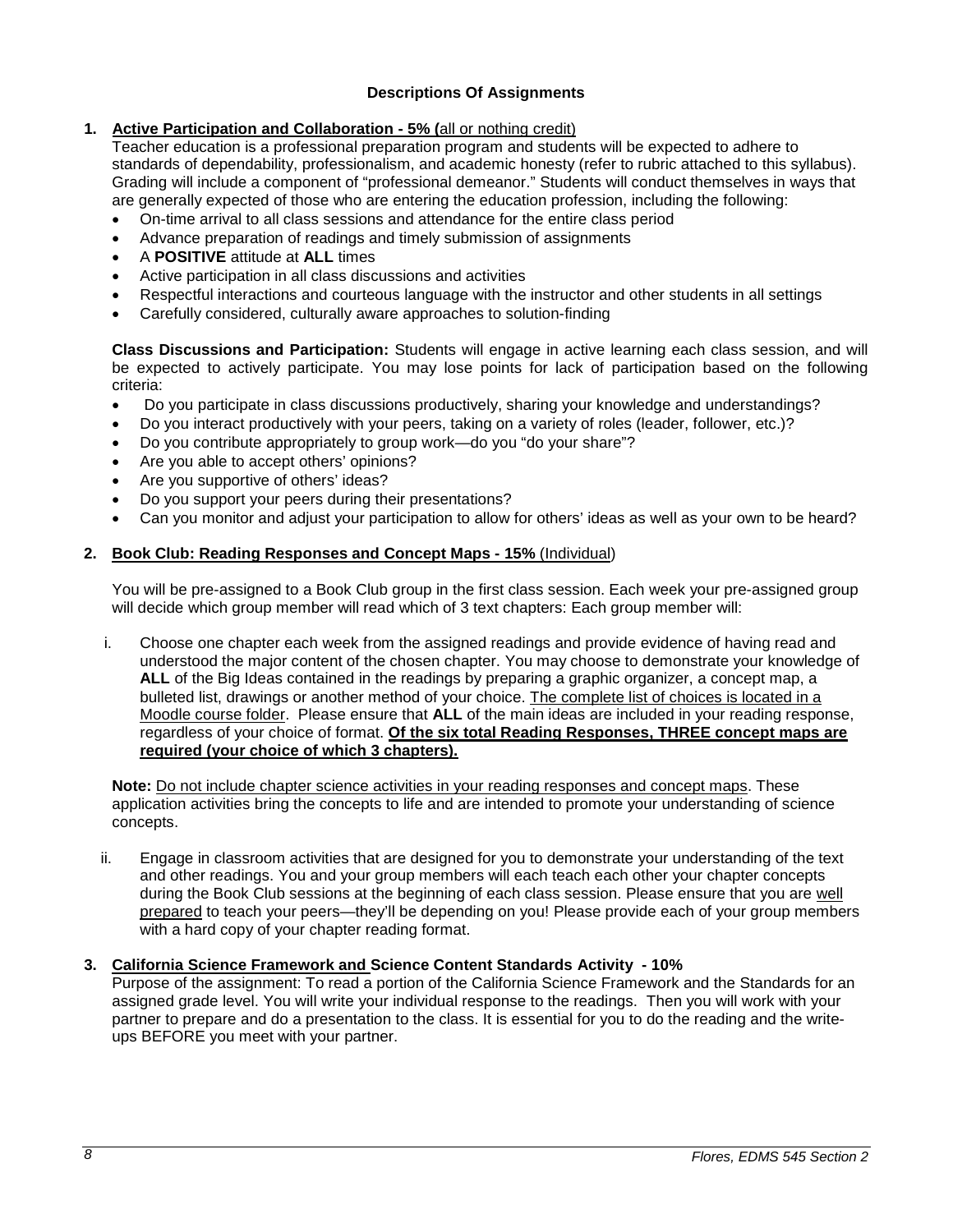# **Task I: Framework Summary Response: (Individual) – 5 pts.**

- Read the first part of the California Science Framework, up to page 22. This includes Board Policy, the Introduction and Chapters One and Two.
- Think about the reading holistically.
- Type about a page, in your own words, that answers these questions: What were the most important ideas addressed in the reading? How does science teaching differ from instruction in other subjects? What are the most important elements of a strong science instructional program?

Come to the next class session (#2) prepared to discuss the questions and turn in your answers. At least one full page of text is required. **Provide a hard copy of Task I in your folder on session 2.**

# **Task II A: Grade level Science Content Standards Response: (Individual) – 10 pts.**

Using the standards for your chosen grade, pick a line item from physical science, life science, and Earth science. For each one, come up with a brief description of an activity that children in that grade can do that **also** addresses one of the Investigation and Experimentation standards for the grade.

You should end up with three sections for science, each of which includes a content line (physical, life, or earth science), an Investigation and Experimentation line, and a 2-3 sentence description of an activity that combines the two. See example on pages 8-9.

### **Task II B: Grade level Health Education Content Standards Response (Individual) – 5 pts.**

The Health Education Content Standards for California Public Schools are categorized into 8 Health Content Standards: Essential Health Concepts; Analyzing Health Influences; Assessing Valid Health Info; Interpersonal Communication; Decision Making; Goal Setting; Practicing Health Enhancing Behaviors; and Health Promotion. These 8 content standards are included in 6 Health Content Areas: Nutrition and Physical Activity; Growth, Development & Sexual Health; Injury Prevention and Safety; Alcohol, Tobacco, and Other Drugs; Mental, Emotional, and Social Health; and Personal and Community Health.

For the same grade level assigned to you for Task II A, you will select one Health Content Standard under one of the Health Content Areas and write an activity that students in that grade level can do.

You should end up with one section for Health Education, which includes one Health Content area, one Health Content Standard, and a 3-4 sentence description of an activity that reflects both.

### **Hard Copy due date: Class session 2. Upload your Task II A AND Task II B (as ONE document) to Moodle session 2.**

The complete write up for Tasks II A and II B should be no more than two pages. See page 9.

### **Task III: Team lesson sketch (10 pts.), preparation, and presentation (10 pts.) – (in class with your team)** – **20 pts. total**

 Get together with your team. Look at the activities that were collectively written up for Task II A. Choose one activity. Then…

- As a team, word process a lesson sketch/description for the activity (with a lesson title, science content and Investigation and Experimentation standards, learning objectives, an assessment plan, and a brief but detailed description of the activity). Make sure you quote the standards on which your lesson plan is based. Add the group lesson sketch to the group PPT below.
- As a team, come up with a brief overview of the Science Standards for your grade. Don't try to give us every single line of the standard. Summarize it in such a way (use bullet points) that we see generally what students are supposed to learn in Physical, Earth, and Life Science and in Investigation and Experimentation in that grade—the Big ideas. On a PPT, list the bulleted competencies indicated in the Science Standards for your grade. Upload your group PPT to Moodle session 2.
- In 10-12 minutes, present your lesson plan sketch and science standards overview to the class. Be prepared to explain why your lesson activity represents really good science for kids.
- Each team member should also add to the group PPT his/her Health Content Standard/Health Content Area idea (i.e., Task II B)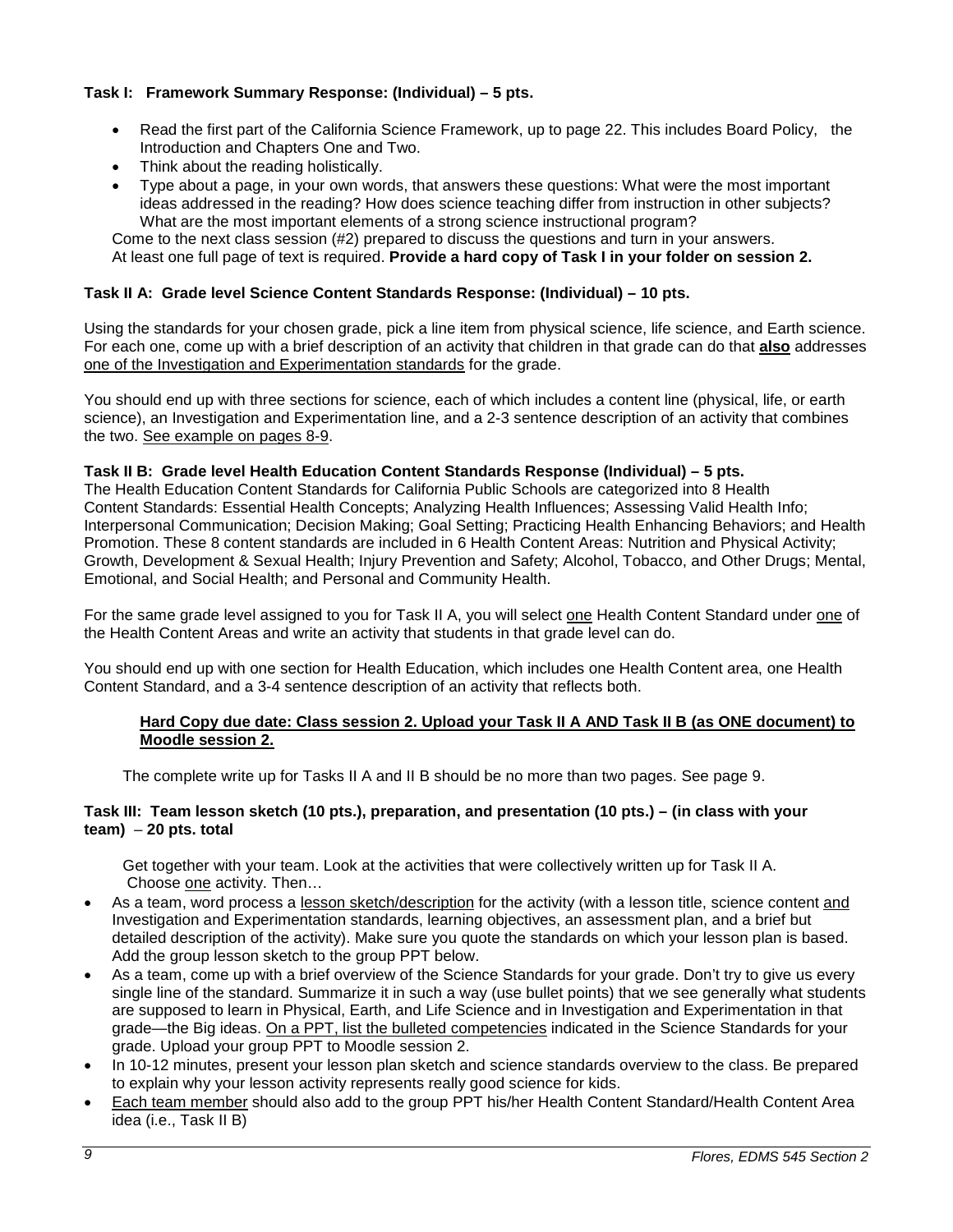Your grade for this assignment will be based on the content and quality of your presentation, and on the level of collaboration with your team.

Hard Copy of Lesson Sketch due date: Class session 2: Upload the group lesson sketch done for Task III and the group PPT to Moodle session 2.

**Note: One group member, place the group lesson sketch in your course folder with all team members' names on the lesson sketch.**

### **Sample Response to Assignment Tasks II A and II B**.

### **Grade Four**

Physical Science

1b. Students know how to build a simple compass and use it to detect magnetic effects, including the Earth's magnetic field

Investigation and Experimentation

6f. Follow a set of written instructions for a scientific investigation.

Activity

Following directions from the Internet, the students will work in partner pairs to build compasses, using paper cups, thread, a needle and a magnet. They will observe and record the action of the compass indoors and outdoors, and in proximity to various objects.

Life Science

2c. Students know decomposers; including many fungi, insects, and microorganisms, recycle matter from dead plants and animals.

Investigation and Experimentation

6c. Formulate and justify predictions based on cause-and-effect relationships.

Activity

The students will predict the growth of mold on bread that has no preservatives. They will observe and record the progress of the mold in various circumstances (if the bread is left in the open air, if the bread is in a closed sandwich bag, etc.)

#### Earth Science

5c. Students know moving water erodes landforms, reshaping the land by taking it away from some places and depositing it as pebbles, sand, silt, and mud in other places (weathering, transport, and deposition).

### Investigation and Experimentation

6b. Measure and estimate the weight, length, or volume of objects.

Activity

In groups of four, students will create landforms (using common dirt) on cookie sheets. They will add measured amounts of water to their landforms, and will collect and measure the dirt that runs off.

Health Content Area: Nutrition and Physical Activity

Health Content Standard 1.8.N - Identify ways to increase and monitor physical activity*.*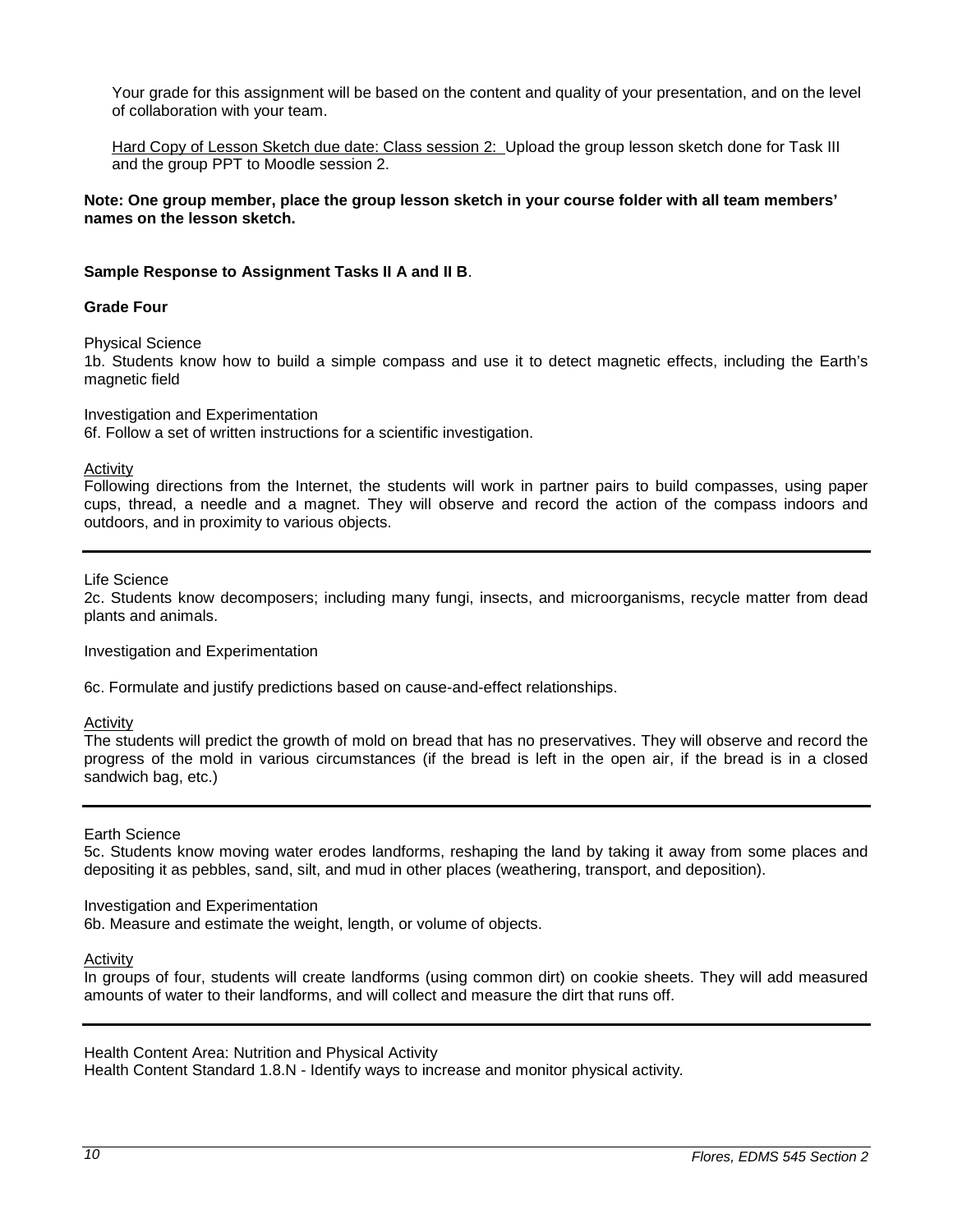Activity

In pairs, students will take turns in a jump rope activity. Starting with 5 jumps and increasing the jumps by 5, they will observe and record the maximum number of jumps that their partner can comfortably complete.

# **4. Discrepant Event Lesson Elements and Description – 20%**

An attention getting, thought-provoking approach to initiate inquiry in science is through the use of **Discrepant Events (DE)**. Discrepant Events are phenomena that seem to run contrary to what we normally expect. The outcomes or results are very different from what we might think would happen or should be happening. A discrepant event puzzles the observer and leaves him/her at a loss to explain what has taken place, causing him or her to wonder why the event occurs as it did. Situations that are contrary to what a person expects cause him or her to wonder what is taking place, resulting in cognitive disequilibrium. Like a hard-boiled egg that can squeeze inside a narrow neck bottle, or observing water flowing upwards, these occurrences tend to move students from a state of cognitive equilibrium to a state of cognitive dissonance or disequilibrium.

In this assignment, you and a partner will plan, implement, and videotape a discrepant event to first practice with and videotape a student or small group of students of your choice and then present the activity to your cohort peers. **The complete and detailed guidelines for this assignment are located in the course Moodle. The DE template is located below.**

*On the day of your DE presentation, please begin the lesson by turning in 1 hard copy of your completed Discrepant Event Graphic Organizer/ Matrix and data sheets (if applicable) to me. NOTE: Please provide in stapled form—unstapled lessons will not be accepted.* 

 **Note:** The Discrepant Event Lesson Template/Organizer and Presentation/Lesson Rubric are located on the Moodle course.

### **You must also include at the end of your DE template/organizer:**

- **a. Science Content Background:** 1 page (1.5 line spacing) summary of the **science content background** that **teachers** need to know to effectively teach the lesson (goes beyond lesson content knowledge a teacher needs to know).
- **b. References:** Title, author, publisher, year of all resources consulted for lesson plan concepts, ideas, and activities.

# **5. Discrepant Event Reflection Journal (Individual) -10%**

- After you have done your discrepant event with a student or students, look at your notes and think about how it went. You may realize that your event needs to be modified before you do it with our class.
- Write a description of what happened, with special attention to what the child/children said and did. Analyze the child's/children's response: what portions of the event, and to what extent, did the child/children understand what was happening? Why or why not?
- **Be very specific and clear about what the child did and how he/she/they responded to the DE activity**
- **Due the day of your DE presentation to your cohort peers—no exception!**

# **6**. **Invention Convention – 15%**

Invention is a creative outgrowth of process science. Fostering the development of important science skills is an ongoing challenge. Students should be given opportunities to solve problems, think, creatively, experiment, and work with data throughout the school year. The Invention Convention is an event that gives students an opportunity to demonstrate these skills independently as they invent a new product or process. The Invention Convention can be a classroom, school, or district-wide science event. This science event is designed to encourage students to apply basic science skills in a creative and productive manner. Participants are encouraged to identify a need or to solve a problem by following the same steps and procedures that an inventor would follow in patenting an invention. Once a need or a problem has been identified, students are directed to use problem-solving and creative-thinking skills to invent a product or process that would fill the need or overcome the problem. Communication and research skills are also greatly enhanced throughout the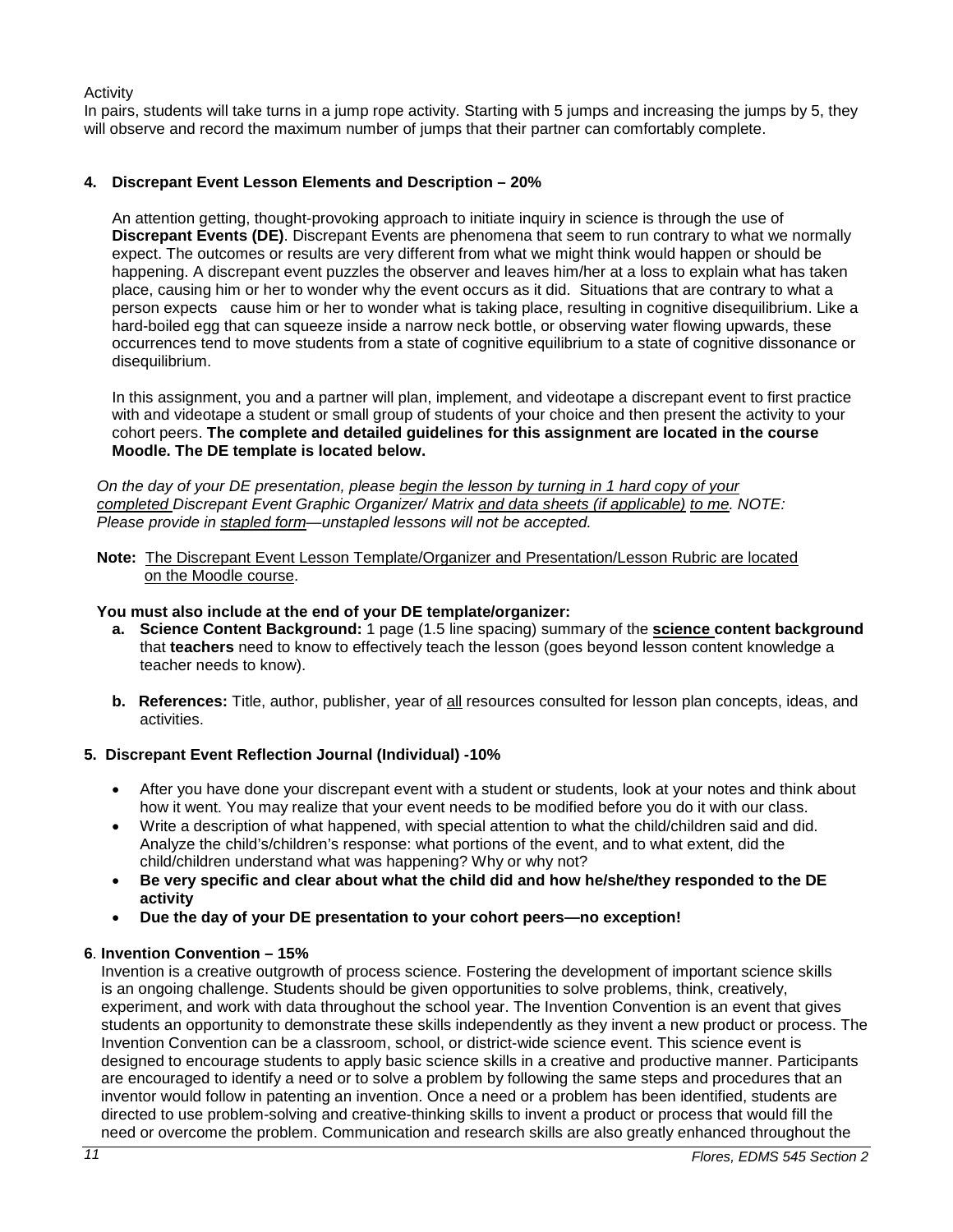invention procedure.

 In this assignment, you and a group of peers will collaboratively engage in the invention process to learn how to guide your own students' inventive skills. **Please access the complete assignment guidelines on the Moodle course site**.

### **7. Differentiated Instruction and Assessments in Science Assignment - 15%**

The call for alternative assessments of science achievement grows out of the current constructivist reform in science curriculum as well as the findings in cognitive research of how students learn. Important to remember

 in lesson planning is that instruction should be driven by assessment. That is, once learning objectives have been established by the teacher in regards to what students should be able to do or be able to demonstrate understanding of by the end of a lesson, how that understanding will be assessed determines what activities occur in the lesson. Therefore, assessment is an essential component of the learning process and should be central to your lesson planning.

**The complete assignment guidelines and rubric are available on our Moodle course site.**

### **8. Discrepant Events Teaching Sessions - 10%**

 You will be provided with opportunities to teach discrepant to elementary students toward the end of the course. More details will be given in class.

### **RESOURCES THAT CAN HELP IN YOUR LEARNING OF SCIENCE CONTENT AND METHODS JOURNALS:**

Science Scope Science Scope<br>Science and Children The Science Teacher Science Scournal of Chemi Science and Children The Science Teacher Journal of Chemical Education<br>Science Education School Science and Math Innovations in Science & Techn Science News American Biology Teacher Journal of Research in Science Teaching

Innovations in Science & Technology Education School Science and Mathematics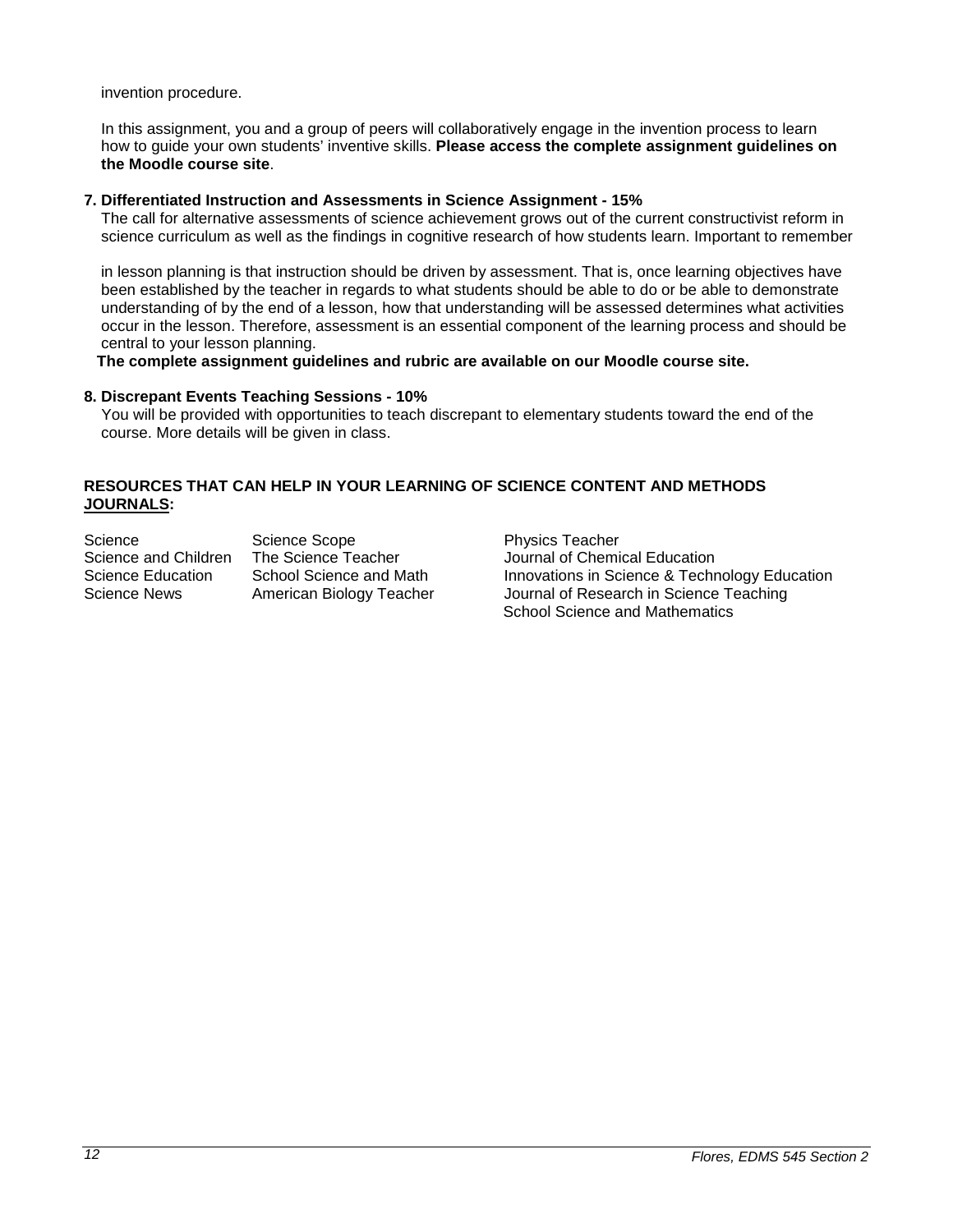# **SCHEDULE/COURSE OUTLINE EDMS 545 Tentative Course Schedule: Spring 2014 (Tuesday)**

<span id="page-12-0"></span>

| Date    | <b>Course Topics &amp; Activities</b>                           | <b>Readings &amp; Work Due</b>                                  |
|---------|-----------------------------------------------------------------|-----------------------------------------------------------------|
| Session | ~ Course Overview/Syllabus Review                               | Bring course syllabus to                                        |
| 1       |                                                                 | class                                                           |
| 1/21/14 | ~ The Nature of Science                                         | <b>Bring course text to class</b><br>- Read Chapters 1 and 2, 3 |
|         | ~ CA Science Content Standards & Frameworks                     | of Teaching Science to                                          |
|         |                                                                 | Children as a framework                                         |
|         | ~ Framework and Standards Task I, II, III                       | and foundation for                                              |
|         | explained                                                       | course concepts & skills                                        |
|         | Framework & Standards groups formation                          |                                                                 |
|         | Book Club groups                                                |                                                                 |
|         |                                                                 | - Read CA Science                                               |
|         | ~ Discrepant Events in Science groups sign-ups                  | Framework: pgs. 1-22 for                                        |
|         |                                                                 | Framework & Standards:<br>Task I due next week.                 |
|         | ~ A Private Universe (tentative)                                |                                                                 |
|         |                                                                 |                                                                 |
|         |                                                                 | - Access Discrepant Events                                      |
|         |                                                                 | <b>Assignment</b>                                               |
|         |                                                                 | <b>Guidelines on Moodle</b>                                     |
| Session | <b>Book Club Session</b>                                        |                                                                 |
| 2       |                                                                 | - Bring Science Content                                         |
| 1/28/14 | Sequencing Instruction to Support Learning Outcomes: What       | Standards (K-8) to all<br>classes.                              |
|         | teaching strategies ensure participation of ALL students?       |                                                                 |
|         | ~ Lesson Planning in Science Inquiry:                           | - Read Chapter 4, 5, or 6 of                                    |
|         | 1. Discrepant Events: Why teach science this                    | <b>Teaching Science</b>                                         |
|         | way?                                                            | to Children                                                     |
|         | 2. The Learning Cycle: Using the 5-E model                      |                                                                 |
|         |                                                                 | <b>Due: Book Club Reading</b>                                   |
|         | <b>Writing Essential Questions</b>                              | <b>Response (4, 5, 6)</b>                                       |
|         | Writing Learning Objectives to support<br>assessment in science |                                                                 |
|         |                                                                 | Due: Framework and<br><b>Standards Task I</b>                   |
|         | $\sim$ Instructor-led learning cycle lesson                     | (individual)                                                    |
|         |                                                                 |                                                                 |
|         | - Intro to Concept mapping and science content:                 | Due: Framework &                                                |
|         | The Big ideas in Science Teaching & Learning                    | <b>Standards Task II A &amp; II B</b>                           |
|         |                                                                 | (Individual). Post to                                           |
|         |                                                                 | <b>Moodle</b>                                                   |
|         |                                                                 | <b>Framework and Standards</b>                                  |
|         |                                                                 | Task III &                                                      |
|         |                                                                 | presentations due (team).                                       |
|         |                                                                 | Post group Lesson Sketch                                        |
|         |                                                                 | and group PPT to Moodle -                                       |
|         |                                                                 | (one group member posts                                         |
|         |                                                                 | for team)                                                       |
|         |                                                                 |                                                                 |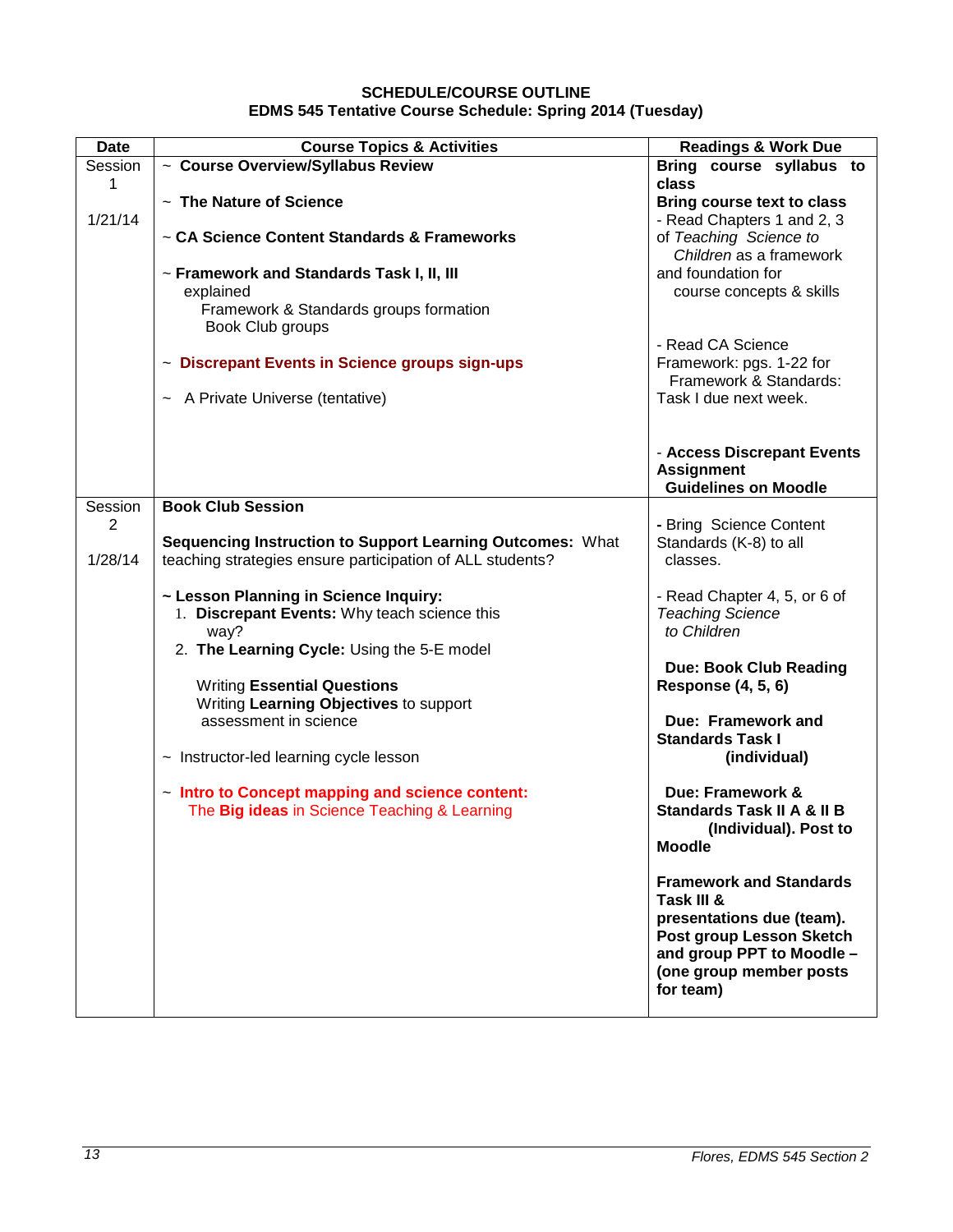| Session |                                                                               |                                  |
|---------|-------------------------------------------------------------------------------|----------------------------------|
| 3       | <b>Book Club Session</b>                                                      | - Read Chapter 7, 8, or 9 of     |
|         |                                                                               | <b>Teaching Science</b>          |
| 2/04/14 | <b>FOCUS on Assessment:</b>                                                   | to Children                      |
|         |                                                                               |                                  |
|         | What are the best indicators to assess that students have                     |                                  |
|         | learned and understood the intended outcomes?                                 | <b>Due: Book Club Reading</b>    |
|         |                                                                               | <b>Response (7.8.9)</b>          |
|         | <b>Teaching Science to English Learners:</b>                                  | Concept Map: Ch. 7, 8,           |
|         | http://www.csun.edu/science/ref/language/teaching-ell.html                    | or 9                             |
|         |                                                                               |                                  |
|         | Differentiated Instruction and Assessment Assignment -<br><b>Introduction</b> |                                  |
|         | Making Science Content Accessible to Students with Special Needs              |                                  |
|         |                                                                               | <b>Access and review</b>         |
|         | ~ Next Generation Science Standards                                           | <b>Authentic Assessments for</b> |
|         |                                                                               | Science document in              |
|         | $\sim$ Instructor-led inquiry lesson:                                         | Moodle course to start           |
|         |                                                                               | planning for the                 |
|         | <b>Inquiry Processes in Science</b>                                           | assessment assignment.           |
|         | Science process skills & scientific attitudes                                 |                                  |
|         |                                                                               | <b>View Disability Video</b>     |
|         | Safety guidelines for the science classroom                                   | http://www.washington.edu/do     |
|         |                                                                               | it/Video/winequ.html             |
|         |                                                                               |                                  |
|         | <b>Intro to Invention Convention Assignment</b>                               |                                  |
|         |                                                                               | <b>Bring Next Generation</b>     |
|         | Discrepant Events Lesson Plan--in class work                                  | Science Standards to class.      |
|         |                                                                               | Preview before class session     |
|         |                                                                               | 3.                               |
|         |                                                                               |                                  |
|         |                                                                               |                                  |
|         |                                                                               |                                  |
|         |                                                                               |                                  |
|         |                                                                               |                                  |
|         |                                                                               |                                  |
|         |                                                                               |                                  |
|         |                                                                               |                                  |
|         |                                                                               | <b>DUE:</b> Invention Convention |
|         |                                                                               | <b>Brainstorm List:</b>          |
|         |                                                                               | Upload to Moodle                 |
|         |                                                                               | Assignment Link                  |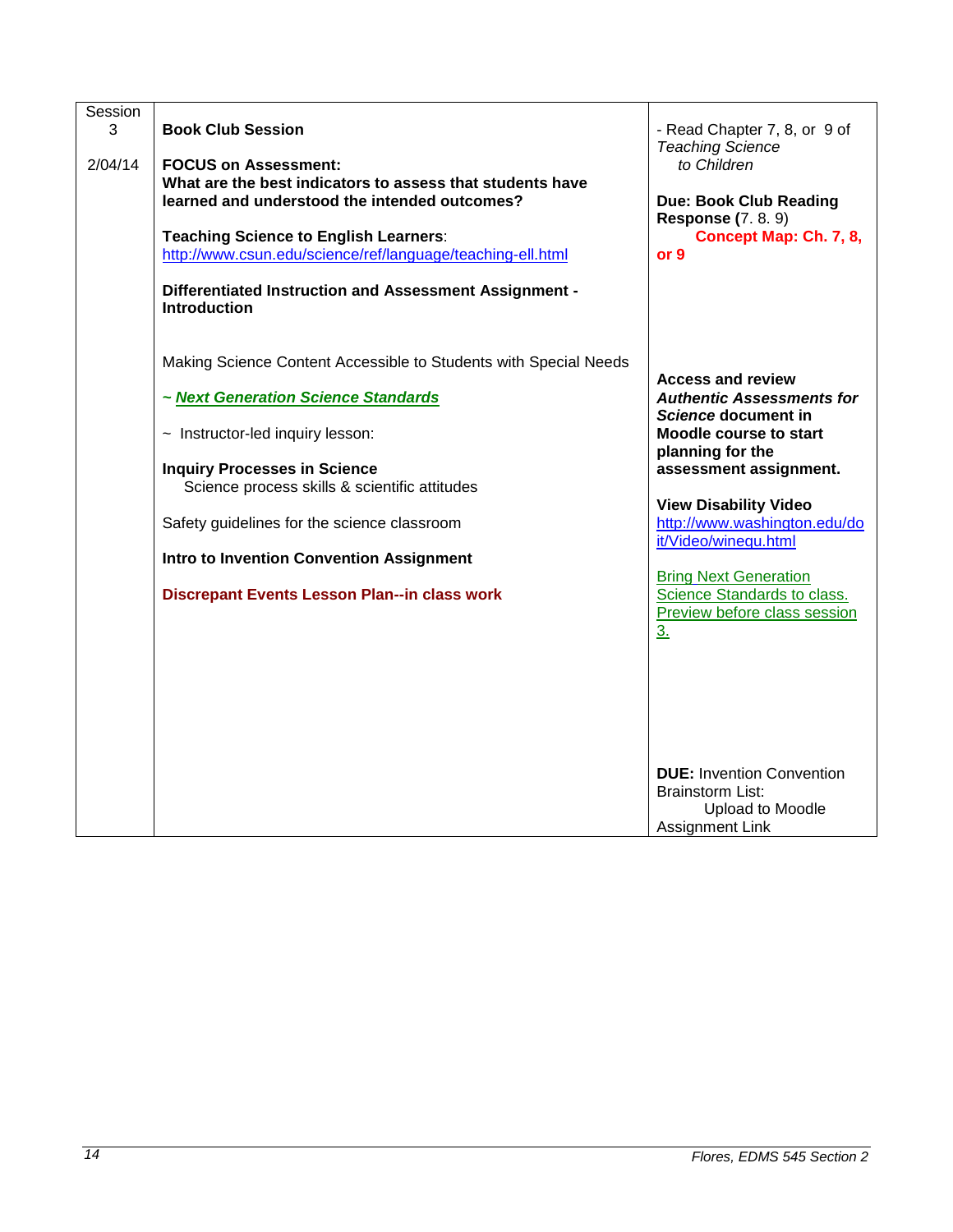| Session | <b>Book Club Session</b>                                           | - Read Chapter 10, 11, or 12        |
|---------|--------------------------------------------------------------------|-------------------------------------|
| 4       |                                                                    | of Teaching Science                 |
|         |                                                                    | to Children                         |
|         | <b>Technology In Science Teaching and Learning:</b>                |                                     |
| 2/11/14 | Science Web resources & tools to enhance                           |                                     |
|         | science teaching and learning                                      | <b>Due: Book Club Reading</b>       |
|         |                                                                    |                                     |
|         |                                                                    | Response (10, 11, 12)               |
|         | http://astroventure.arc.nasa.gov/                                  | <b>Concept Map: Ch. 10,</b>         |
|         |                                                                    | 11, or 12                           |
|         |                                                                    |                                     |
|         | http://www.chem4kids.com/files/atom_intro.html                     |                                     |
|         |                                                                    | <b>Install Google Earth on your</b> |
|         |                                                                    |                                     |
|         | http://www.sciencechannel.com/games-and-interactives/charles-      | computer!                           |
|         | darwin-game.htm                                                    |                                     |
|         |                                                                    | <b>***Discrepant Events</b>         |
|         |                                                                    |                                     |
|         | http://www.sciencenewsforkids.org/                                 | <b>Presentations:</b>               |
|         |                                                                    | Teams 1 and 2. Post to              |
|         |                                                                    |                                     |
|         | http://wonderopolis.org/                                           | Moodle-one                          |
|         |                                                                    | posting per team.                   |
|         |                                                                    |                                     |
|         | http://thinkquest.org/pls/html/f?p=52300:30:1872490608647644::::P3 |                                     |
|         | 0 CATEGORY ID:CPJ SCIENCE TECHNOLOGY                               |                                     |
|         |                                                                    | <b>Upload DE video to Bonsall</b>   |
|         |                                                                    |                                     |
|         | http://www.lhsgems.org/gemsguides.html                             | computer.                           |
|         |                                                                    | <b>Upload DE Reflection to</b>      |
|         | <b>Invention Convention progress update &amp; work</b>             | <b>Moodle</b>                       |
|         |                                                                    |                                     |
|         |                                                                    |                                     |
|         |                                                                    |                                     |
|         |                                                                    |                                     |
|         | Work on Differentiated Instruction and Assessment Assignment       |                                     |
|         | in class                                                           |                                     |
| Session | <b>Book Club Session</b>                                           | - Read Chapter 14, 15, or 16        |
|         |                                                                    |                                     |
| 5       |                                                                    | of Teaching Science                 |
|         | Integrating writing into science activities                        | to Children                         |
| 2/18/14 |                                                                    |                                     |
|         |                                                                    |                                     |
|         | Instructor-led science inquiry lesson                              | <b>Due: Book Club Reading</b>       |
|         |                                                                    | Response (14, 15, 16)               |
|         |                                                                    |                                     |
|         | Informal Science Institutions (ISIs):                              | <b>Concept Map: Ch. 14,</b>         |
|         | http://caise.insci.org/                                            | 15, or 16                           |
|         | http://www.crystalcovestatepark.com/                               |                                     |
|         |                                                                    | $***$<br><b>Events</b>              |
|         | http://www.westerncentermuseum.org/                                | <b>Discrepant</b>                   |
|         |                                                                    | <b>Presentations:</b>               |
|         | <b>Examining learning cycle science lesson plans</b>               | Teams 3, 4, & 5. Post to            |
|         |                                                                    |                                     |
|         |                                                                    | Moodle--one                         |
|         | <b>Invention Convention progress update &amp; work</b>             | posting per team.                   |
|         |                                                                    |                                     |
|         |                                                                    |                                     |
|         |                                                                    | <b>Upload DE video to Bonsall</b>   |
|         |                                                                    | computer.                           |
|         |                                                                    |                                     |
|         |                                                                    | Upload DE Reflection to             |
|         |                                                                    | <b>Moodle</b>                       |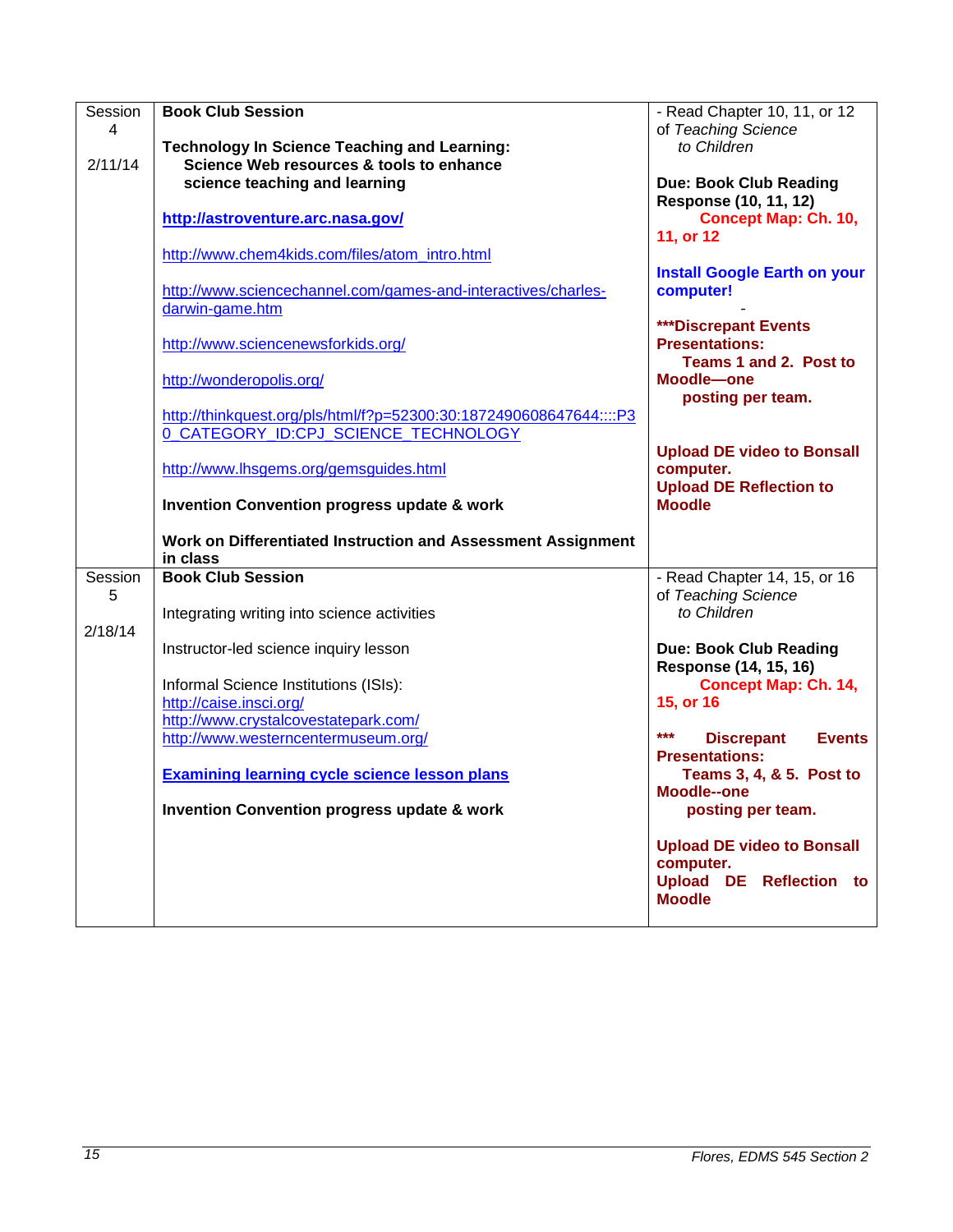| Session<br>6 | <b>Book Club Session</b>                                                                                                                 | - Read Chapter 17, 18 or 19<br>of Teaching Science                                                                                          |
|--------------|------------------------------------------------------------------------------------------------------------------------------------------|---------------------------------------------------------------------------------------------------------------------------------------------|
| 2/25/14      | Instructor-led science inquiry lesson                                                                                                    | to Children                                                                                                                                 |
|              | <b>Finalize Differentiated Instruction and Assessments in Science</b><br>Assignment                                                      | <b>Due: Book Club Reading</b><br>Response (17, 18, 19)<br><b>Concept Map: Ch. 17,</b>                                                       |
|              | Work to finalize Discrepant Events science notebooks to turn in at<br>end of session 6.                                                  | 18, 0r 19                                                                                                                                   |
|              | <b>Begin finalizing Invention Convention assignment components:</b><br>Final report, model/prototype/blueprint/mockup, and<br>commercial | *** Discrepant Events<br><b>Presentations:</b><br>Teams 6 and 7 Post to<br>Moodle-one<br>posting per team.                                  |
|              | Prepare for DE teaching sessions with students on 3/04/14                                                                                |                                                                                                                                             |
|              |                                                                                                                                          | Final report,<br>model/prototype/blueprint/<br>mockup, and commercial.<br><b>Refer to assignment</b><br>guidelines for specific<br>details. |
|              |                                                                                                                                          | <b>Upload DE video to Bonsall</b><br>computer.<br><b>Upload DE Reflection to</b>                                                            |
|              |                                                                                                                                          | <b>Moodle</b>                                                                                                                               |
| Session<br>7 | <b>Book Club Session</b>                                                                                                                 | <b>Due: Book Club Reading</b><br>Response (20, 21, 22)                                                                                      |
| 3/04/14      | <b>Discrepant Events Teaching Sessions with Students (Time</b><br>TBD)                                                                   | <b>Concept Map: Ch. 20,</b><br>21, or 22                                                                                                    |
|              | Science Exploratoriums:                                                                                                                  | <b>Due: Differentiated</b>                                                                                                                  |
|              | http://www.exploratorium.edu/                                                                                                            | <b>Instruction and</b><br><b>Assessments in Science</b>                                                                                     |
|              | http://www.nonprofitcommons.org/content/npc-52413-featured-                                                                              | <b>Assignment</b>                                                                                                                           |
|              | presentation-exploratoriums-virtual-museum-and-immersive-science                                                                         |                                                                                                                                             |
|              | <b>Virtual tour</b>                                                                                                                      |                                                                                                                                             |
| Session      | <b>Final Invention Convention Oral Presentations</b>                                                                                     | Please ensure that your                                                                                                                     |
| 8            |                                                                                                                                          | team 1. Final Invention                                                                                                                     |
| 3/11/14      | <b>Final Course Reflections</b>                                                                                                          | <b>Convention Final Report,</b>                                                                                                             |
|              | Course Wrap-Up                                                                                                                           | 2.Invention Model Sketch,<br>and 3. Marketing tool are                                                                                      |
|              |                                                                                                                                          | posted to the appropriate                                                                                                                   |
|              |                                                                                                                                          | link in Moodle Session 8.                                                                                                                   |
|              |                                                                                                                                          |                                                                                                                                             |

### **NOTE: While this syllabus is carefully planned, it may be modified or adjusted at any time in response to the learning needs of the class.**